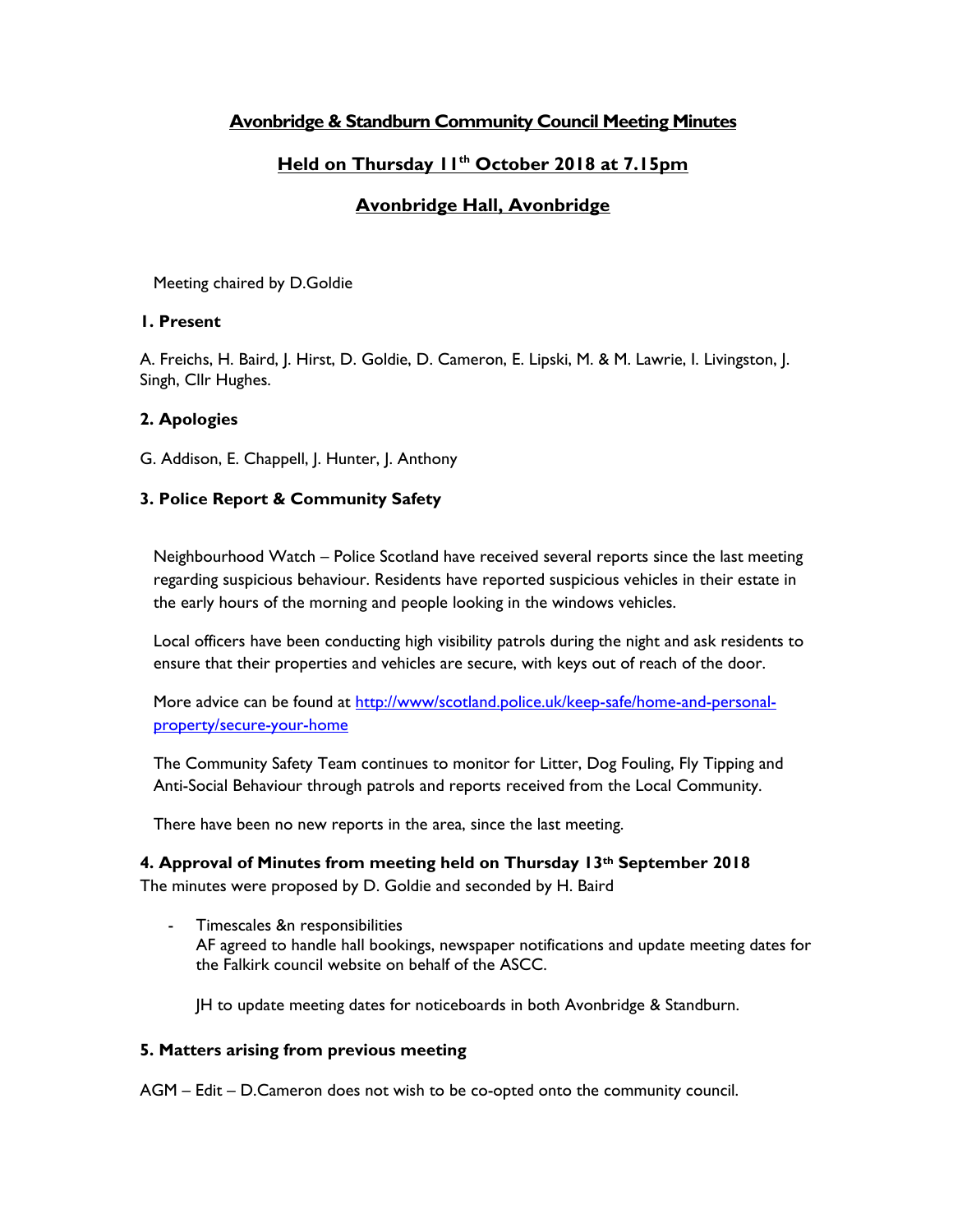## **6. Braes High School (I. Livingstone)**

I. Livingstone gave a presentation about how well pupils of Braes have been doing regarding S4, S5 and S6 attainment. All very positive.

JH to send a letter of thanks to I. Livingstone on behalf of ASCC.

## **7. Funding Presentation (D. Cameron)**

D. Cameron gave an account of how the ASCC have worked with EDF Burnhead Moss to secure the current funding.

### **8. Chair's Report / Correspondence**

### **9. Treasurer's Report / Statement of Accounts**

### **Current Bank Balance**

ASCC Account =  $£ 7801.46$ 

Burnhead Moss Account =  $£1045$ 

### **Micro Grants**

• Avonbridge Parent Council - £150 for RHS Garden training course - Granted

### **10. Planning, IT and online update**

### **- Planning Applications**

EC reported that there are 3 planning applications of interest that are awaiting decisions since the last meeting. No opposition was raised.

- x1 renewal application for the erection of dwellinghouse at Drumbroider Moss, Avonbridge.

- Application for the erection of 2 dwellinghouses on the land to the N.E. of Standburn Villa.

- Land to the south of the Barns, Avonbridge. Application for the formation of a private way for forestry purposes.

### **-IT**

Fibre broadband update still set at December 2018, the project tracker indicates that the exchange is ready to be activated within next month. Only time will tell!

Hit counter on ASCC website is now up to 147.

Internet speed checker within the café showed 10.7Mbs, which is good but not the 18.4Mbs that ADSL plus is supposed to deliver to the exchange**.**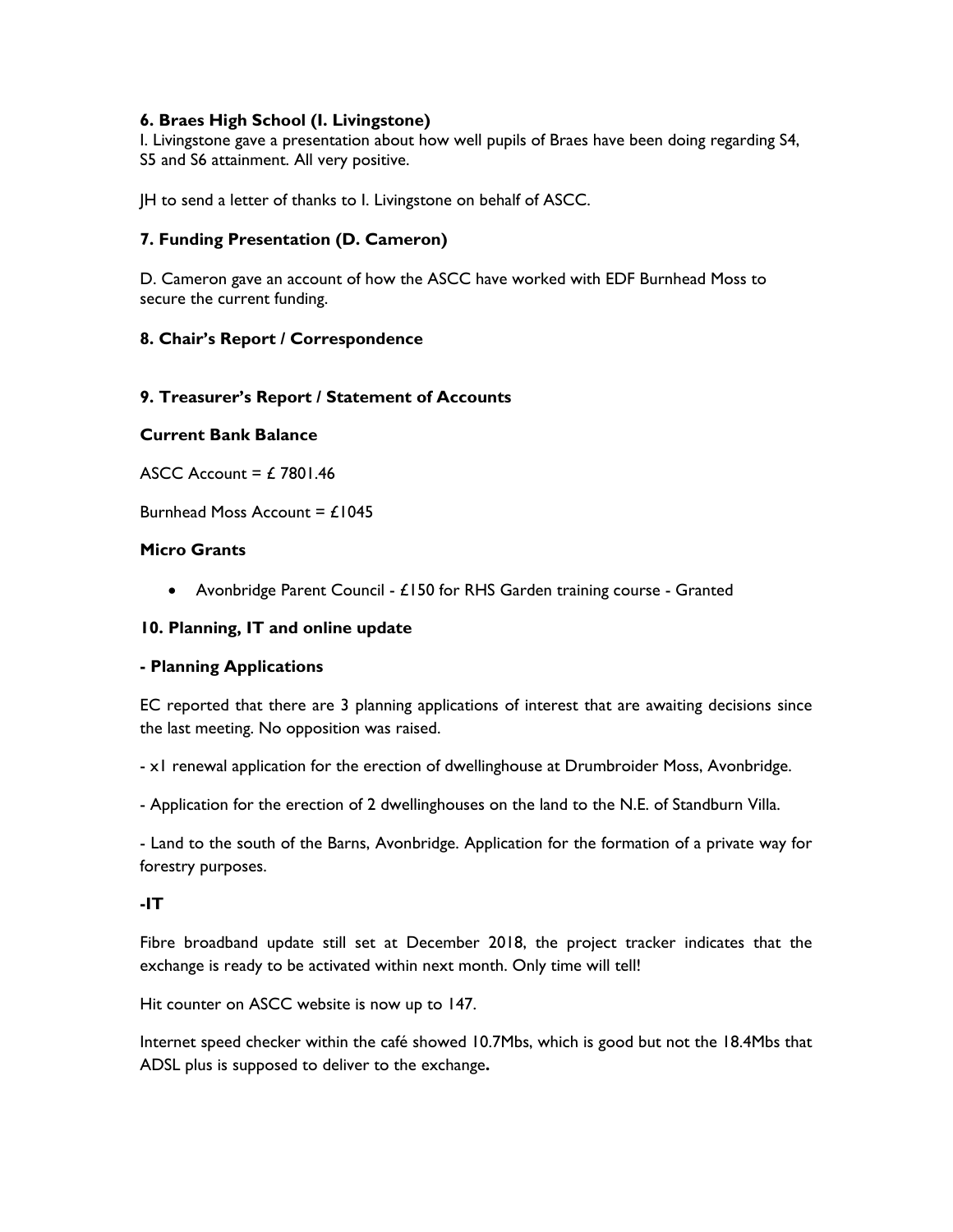### **- Online / Facebook**

- Page views since last meeting 62.
- Post regarding Pedal for Scotland was the most popular

Email Phishing incident – reported to money action fraud. AF agreed to also contact council to advise other community councils to be vigilant.

## **- Education & Training Funding**

HB reported that the Education and training fund has been very popular since starting her post in June 2018 and has seen around 50% uptake of applications from residents from all areas inc. Slamannan, Blackridge and ASCC catchment areas.

After having meeting with Foundation Scotland & representatives from the other Burnhead Moss areas it was proposed that the outreach worker services be rolled out to all areas covered by the Burnhead Moss Education Fund. Each area agreed to contribute to the continuing success of the education and training fund.

New email: [ased@bmetfund.org.uk](mailto:ased@bmetfund.org.uk)

## **11. AOCB**

a. EWOS – DG attended meeting to discuss the ongoing problems with the smells and urged anyone else who experienced the smell to continue reporting this to SEPA using the hotline. J. Singh advised that he has reported the smell issue to Falkirk Council.

b. Number of complaints have been received in regard to spreading and smells coming from Wester Jawcraig. SNH have been informed as concern was raised to the impact this may have on Bean Geese Season.

c. Local Development Plan – Open for consultation between  $28<sup>th</sup>$  September and  $30<sup>th</sup>$ November 2018. No changes to report for Standburn. The plan identifies only one area in Avonbridge, behind Craigbank Road for potential housing development.

d. Following the recent report of 2 of the Braes councilors being prosecuted they have been removed from all quasi 'legal bodies', meaning that they cannot participate in any committee affairs.

e. Pedal for Scotland – one local resident reported that damaged had been done to their property by cyclists. The chair motioned to carry this discussion over onto next month's meeting.

f. Little Mix concert – Local resident from Standburn informed the ASCC that the noise from the concert was so loud it could be heard in Standburn.